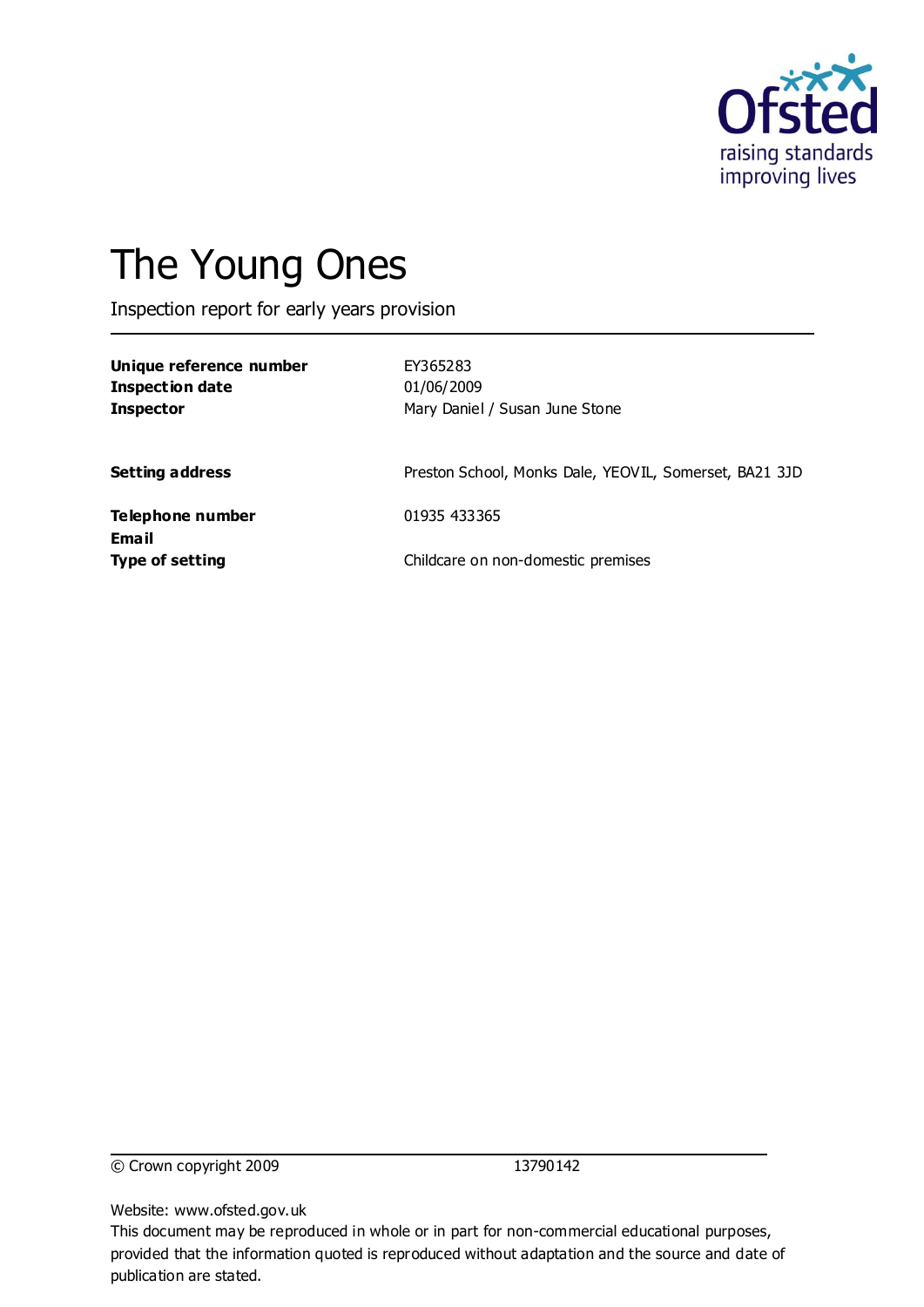#### **Introduction**

This inspection was carried out by Ofsted under Sections 49 and 50 of the Childcare Act 2006 on the quality and standards of the registered early years provision. 'Early years provision' refers to provision regulated by Ofsted for children from birth to 31 August following their fifth birthday (the early years age group). The registered person must ensure that this provision complies with the statutory framework for children's learning, development and welfare, known as the *Early* Years Foundation Stage.

The provider must provide a copy of this report to all parents with children at the setting where reasonably practicable. The provider must provide a copy of the report to any other person who asks for one, but may charge a fee for this service (The Childcare (Inspection) Regulations 2008 regulations 9 and 10).

The setting also makes provision for children older than the early years age group which is registered on the voluntary and/or compulsory part(s) of the Childcare Register. This report does not include an evaluation of that provision, but a comment about compliance with the requirements of the Childcare Register is included in Annex B.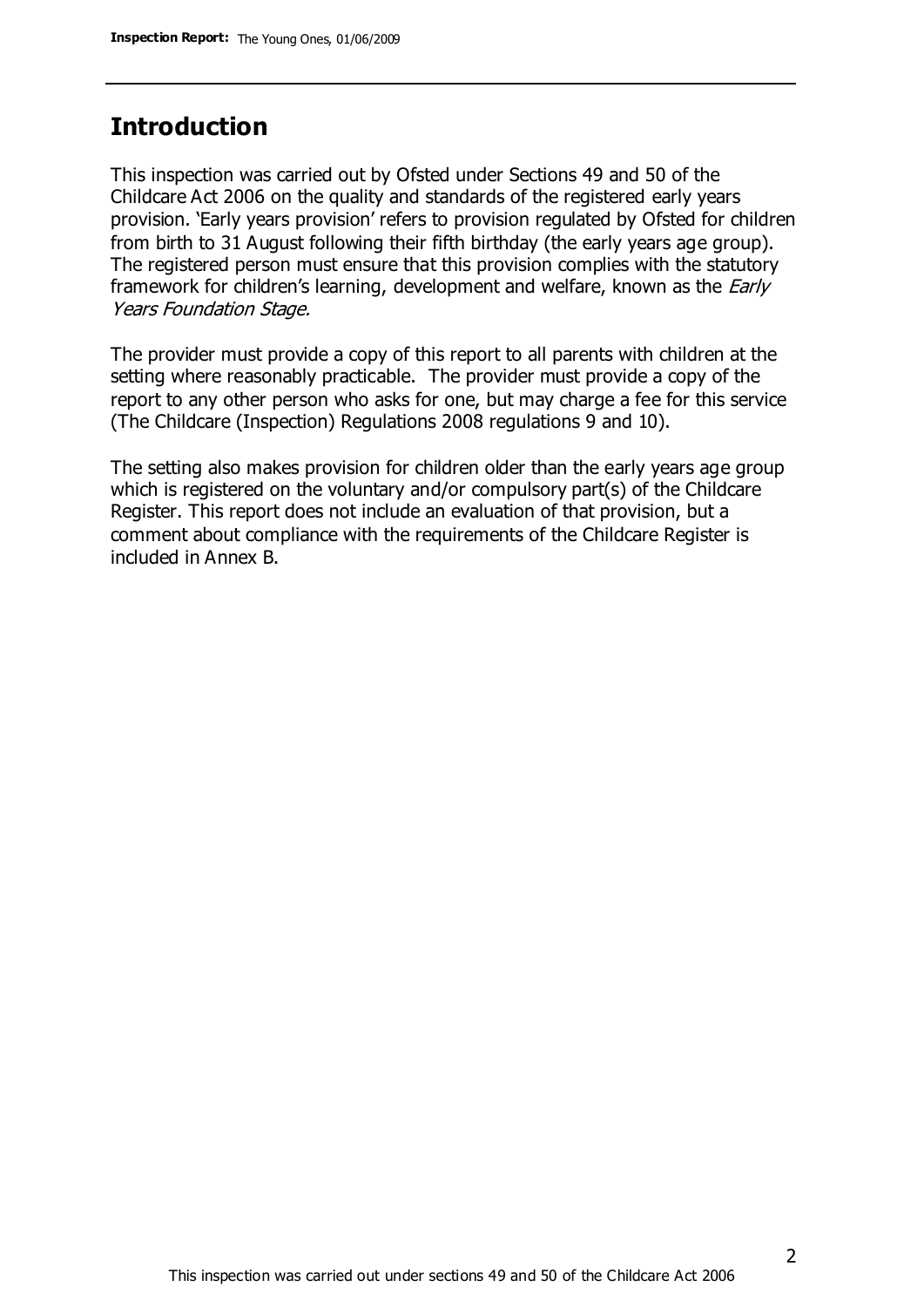# **Description of the setting**

The Young Ones has been registered as a privately owned group since December 2007 and previously functioned under a partnership since 1978. The group operates from a self-contained unit situated in the grounds of Preston Comprehensive School in Yeovil, Somerset. Children have use of a main playroom and associated facilities. There is an enclosed grass area available for outside play. The playgroup opens from Monday to Friday, term time only, from 09:15 until 16:00, with out-of-school care offered from 15:15 until 18:00. There is also a play scheme operating Monday to Friday, from 08:00 to 18:00, during the school holidays.

The group is registered to receive government funding for early education. Ofsted have registered the group on the Early Years Register and both the compulsory and voluntary parts of the Childcare Register to care for a maximum of 26 children aged from two to eight years at any one time. There are currently 87 children on roll, 34 of whom are in the early years age group. Children aged over eight years also attend the after school and holiday play scheme provision. The owner/manager employs 11 staff, the majority of whom hold, or are working towards, relevant qualifications in childcare and early years education. The group receives support from the local authority.

## **Overall effectiveness of the early years provision**

Overall the quality of the provision is satisfactory. Children's individuality is recognised and they are settled within a welcoming environment where each child and family is valued. Children make steady progress in their learning and development as staff get to know them well and are starting to base activities more on their individual interests. Emphasis is given to evaluating the provision offered and this supports staff well in their aim to make ongoing improvements to enhance the quality of care for children.

## **What steps need to be taken to improve provision further?**

To further improve the early years provision the registered person should:

- further establish the planning and assessment systems to ensure children's next steps in their learning are effectively identified and used to support the provision of activities based clearly on their existing skills and abilities
- review the overall organisational structure of sessions to further extend children's learning opportunities, with particular regard to making more use of everyday routine activities and including more group times to fully support the developmental needs of all children
- further develop the procedures for risk assessments to ensure full details of outings are recorded and maintained
- further develop systems of working in partnership with parents and other providers involved in children's care to promote the consistent delivery of the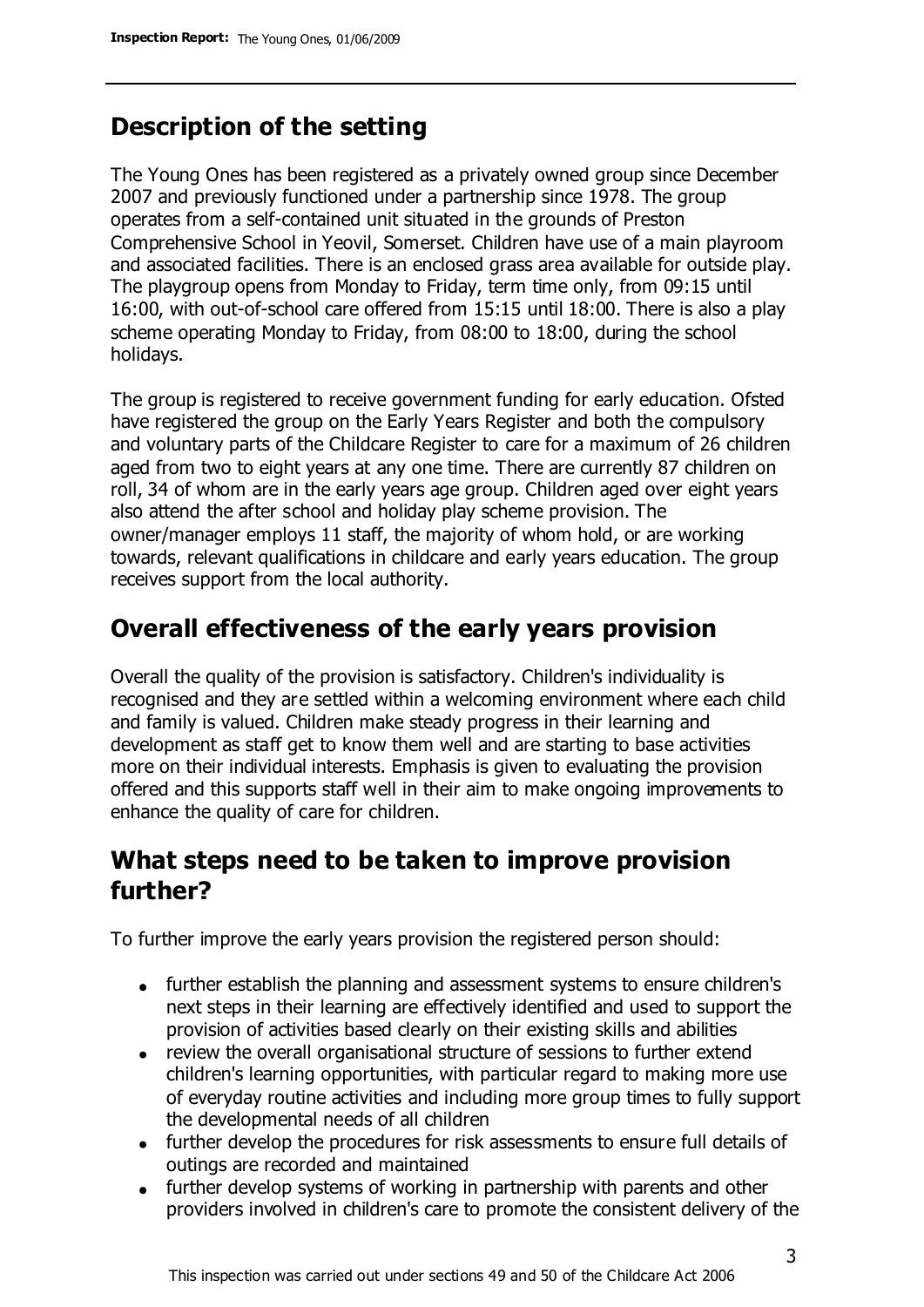Early Years Foundation Stage, and extend the information gathered on children's developmental starting points

# **The leadership and management of the early years provision**

Children's well-being is satisfactorily supported through the well organised play environment, where they can make their own choices in play from easily accessible and clearly labelled toys and resources. Overall, required operational policies and procedures are in place and are currently being reviewed and updated. Parents complete a detailed enrolment form, which gives clear information on children's personal, medical and dietary needs. Consequently, staff are familiar with any specific needs of children attending, and this helps to maintain continuity in their care, although information gathered on their developmental starting points is limited. Friendly relationships are formed with parents and their involvement in their child's learning is encouraged through a 'What makes me unique?' form to which children, parents and staff can all comment. This provides clear opportunities for parents to exchange information on their child's achievements with staff. However, systems to link more closely with any other carers, such as childminders, to develop a consistent approach to children's care and learning, are not in place. Staff work well together as a team and are all involved in evaluating the provision offered. This has helped them in addressing the actions and recommendations from the previous inspection, which related to planning, staffing and recruitment, health and safety and monitoring systems. Staff are now establishing a new planning and assessment system, which is based on the Early Years Foundation Stage and promotes interesting play activities for children. Staffing has been reviewed and two qualified deputies appointed. Snack times are more flexible and risk assessment systems have been improved, which helps to keep children safe. Staff are working well together in monitoring and reviewing the strengths and weaknesses of their practice, which effectively supports them in making ongoing improvements. For example, the garden area has been developed well to enable children to have more opportunities to play out in the fresh air in all weathers. Staff have identified ideas they want to implement to provide further play and learning experiences outside. This provides children with valuable learning opportunities, such as growing broad beans, lettuce and cabbages, or examining the insects they find in this area. Children's welfare is supported through the sound procedures in place to help safeguard them. Visitors' attendance is recorded and clear, and suitable staff recruitment and vetting procedures have been implemented. Staff understand how to manage any concerns arising and are planning to attend further training to update their knowledge. This shows staff are committed to improving their practice to promote children's care.

# **The quality and standards of the early years provision**

Children have fun in their role play 'supermarket' and 'café'. They sort through the 'food' on the shelves and take this to the 'checkout' where they use their 'money' to pay. This encourages children's imagination in play and also supports their communication, personal and social needs as they discuss which items they are buying. They go to their 'café' and choose from the menu to eat lasagne and chips,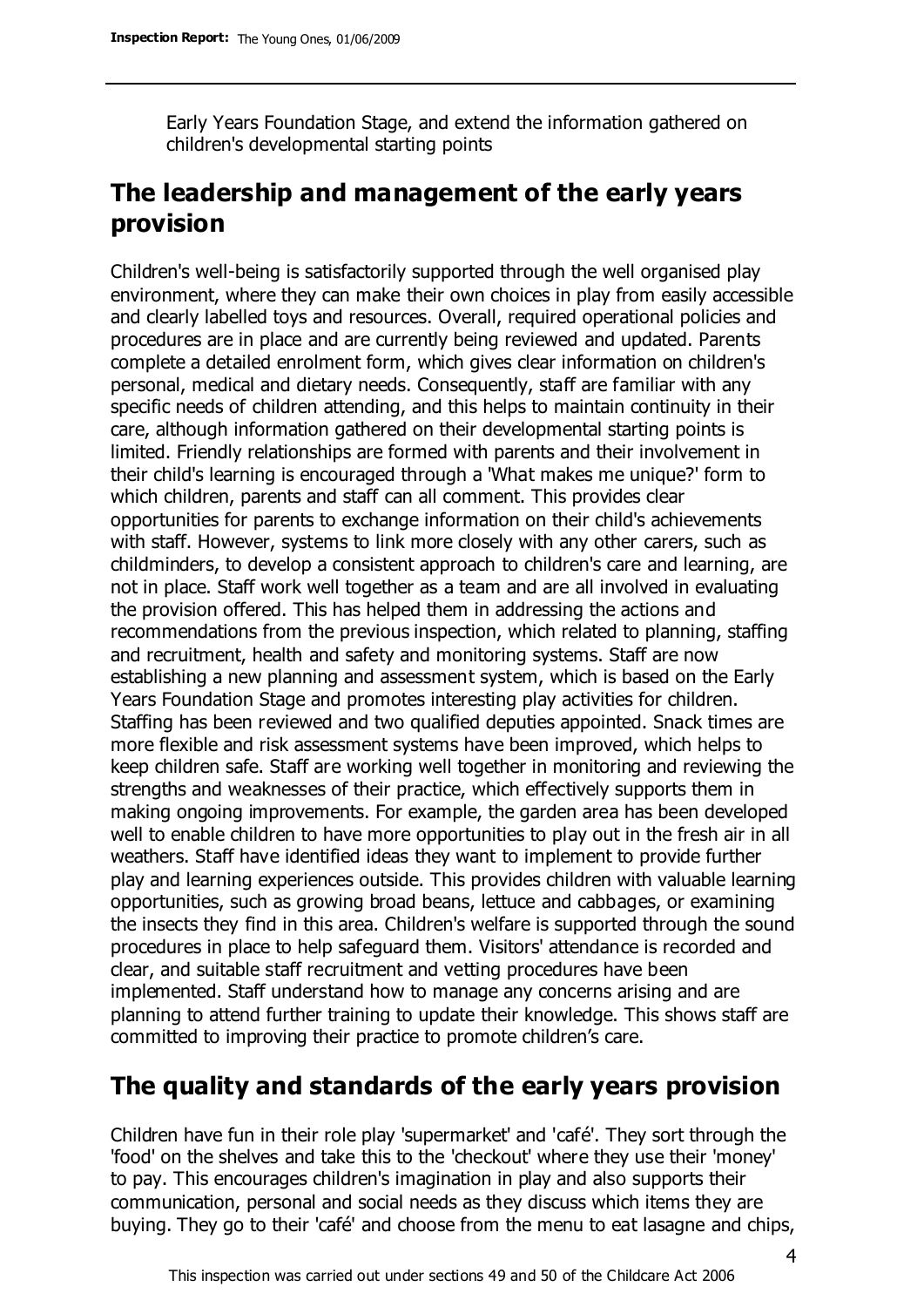or pasta and salad. They put a 'pizza' in the oven and count out how may pieces they will need for their 'customers'. Staff use effective questioning to extend children's learning through this role play. Children are encouraged to 'write' down their orders and staff talk to them about foods that are healthy so they can encourage their 'customers' to choose wisely! This promotes children's awareness of keeping themselves fit and healthy and provides opportunities for them to 'write' for a purpose and see written words have meaning.

Children enjoy experimenting with music and sounds and beat on the drums, shake some bells and strum on a guitar. They develop some sense of belonging in circle time as they stretch their arms to the 'Heads, shoulders, knees and toes' tune, and also sing their 'clock' song before lunch, although overall times when children join together as a group are limited. Children have various opportunities to mark make, and some are starting to form recognisable letters of their names. They begin to sound these out, which helps them start to link sounds with letters and so promotes their early reading awareness. Children start becoming familiar with numbers as they group objects together and find the hidden numbers hanging on the trees. They plant sunflower seeds for their indoor garden and see how tall they grow. They enjoy meeting the firemen who visit and who talk to them about keeping safe. This helps children develop a sense of their community. They sometimes visit a local play park. Children's safety on outings, such as to an animal farm park, is assessed carefully, although this information is not fully recorded. Children are protected from the sun as they wear hats outside and have sun cream applied. They are encouraged to have frequent drinks, which are kept easily accessible, which helps them stay well hydrated. Overall, meaningful play experiences are provided, which are based on children's interests and this encourages their participation in activities. However, some everyday routines, such as snack time, are not always organised well to maximise children's learning opportunities or help develop their independence and social skills. Planning and assessment systems are reviewed and help staff provide activities covering each area of children's learning. Staff are now working to further establish these systems to ensure activities are consistently and effectively building on children's existing skills and abilities.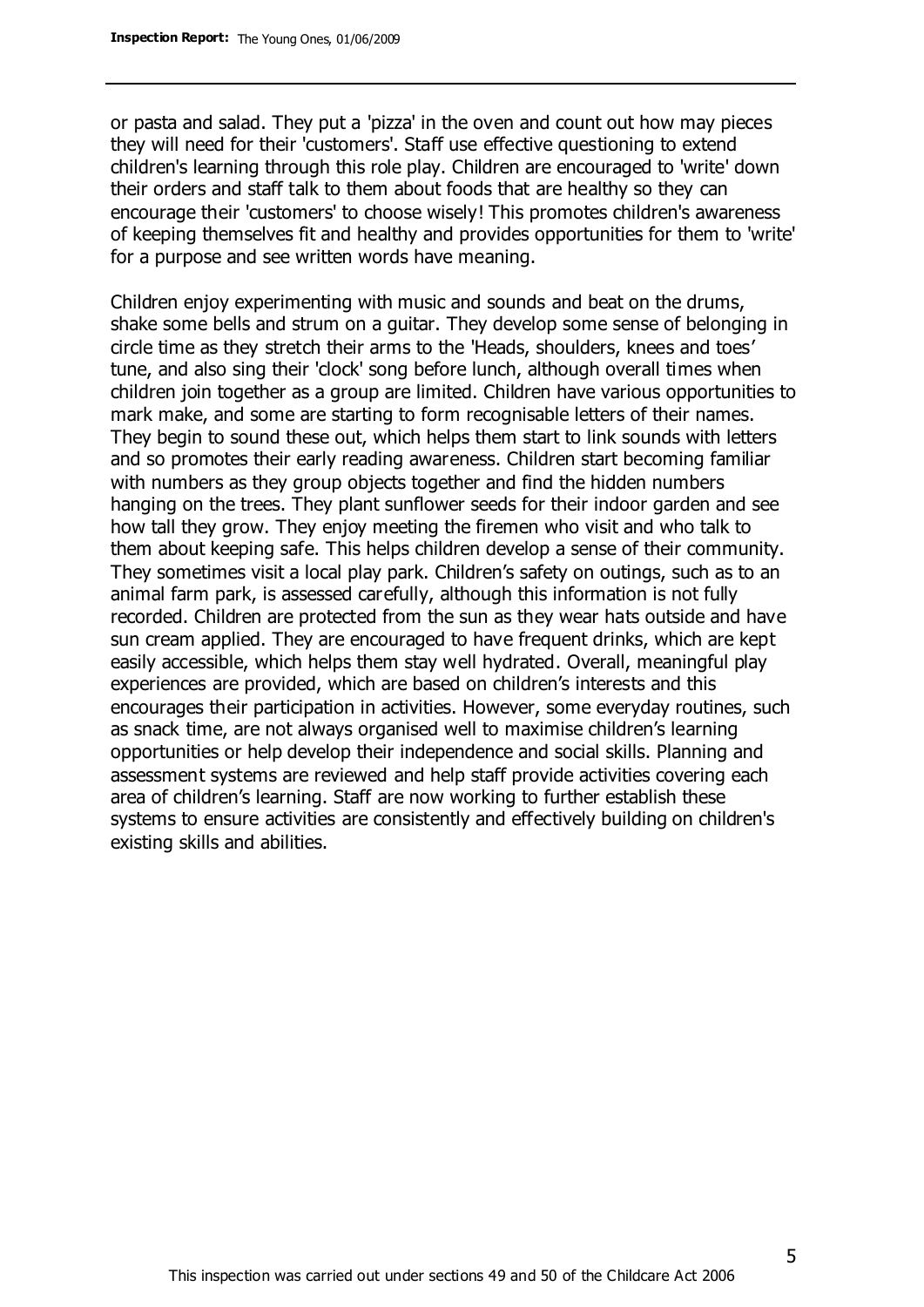# **Annex A: record of inspection judgements**

#### **The key inspection judgements and what they mean**

Grade 1 is Outstanding: this aspect of the provision is of exceptionally high quality Grade 2 is Good: this aspect of the provision is strong Grade 3 is Satisfactory: this aspect of the provision is sound Grade 4 is Inadequate: this aspect of the provision is not good enough

#### **Overall effectiveness**

| How effective is the provision in meeting the needs<br>of children in the Early Years Foundation Stage? |  |
|---------------------------------------------------------------------------------------------------------|--|
| How well does the provision promote inclusive practice?                                                 |  |
| The capacity of the provision to maintain continuous                                                    |  |
| improvement.                                                                                            |  |

#### **Leadership and management**

| How effectively is provision in the Early Years               |  |
|---------------------------------------------------------------|--|
| <b>Foundation Stage led and managed?</b>                      |  |
| How effective is the setting's self-evaluation, including the |  |
| steps taken to promote improvement?                           |  |
| How well does the setting work in partnership with parents    |  |
| and others?                                                   |  |
| How well are children safequarded?                            |  |

#### **Quality and standards**

| How effectively are children in the Early Years<br><b>Foundation Stage helped to learn and develop?</b> |   |
|---------------------------------------------------------------------------------------------------------|---|
| How effectively is the welfare of children in the Early                                                 | 3 |
| <b>Years Foundation Stage promoted?</b>                                                                 |   |
| How well are children helped to stay safe?                                                              |   |
| How well are children helped to be healthy?                                                             | 3 |
| How well are children helped to enjoy and achieve?                                                      | 3 |
| How well are children helped to make a positive                                                         | 3 |
| contribution?                                                                                           |   |
| How well are children helped develop skills that will                                                   |   |
| contribute to their future economic well-being?                                                         |   |

Any complaints about the inspection or report should be made following the procedures set out in the guidance available from Ofsted's website: www.ofsted.gov.uk